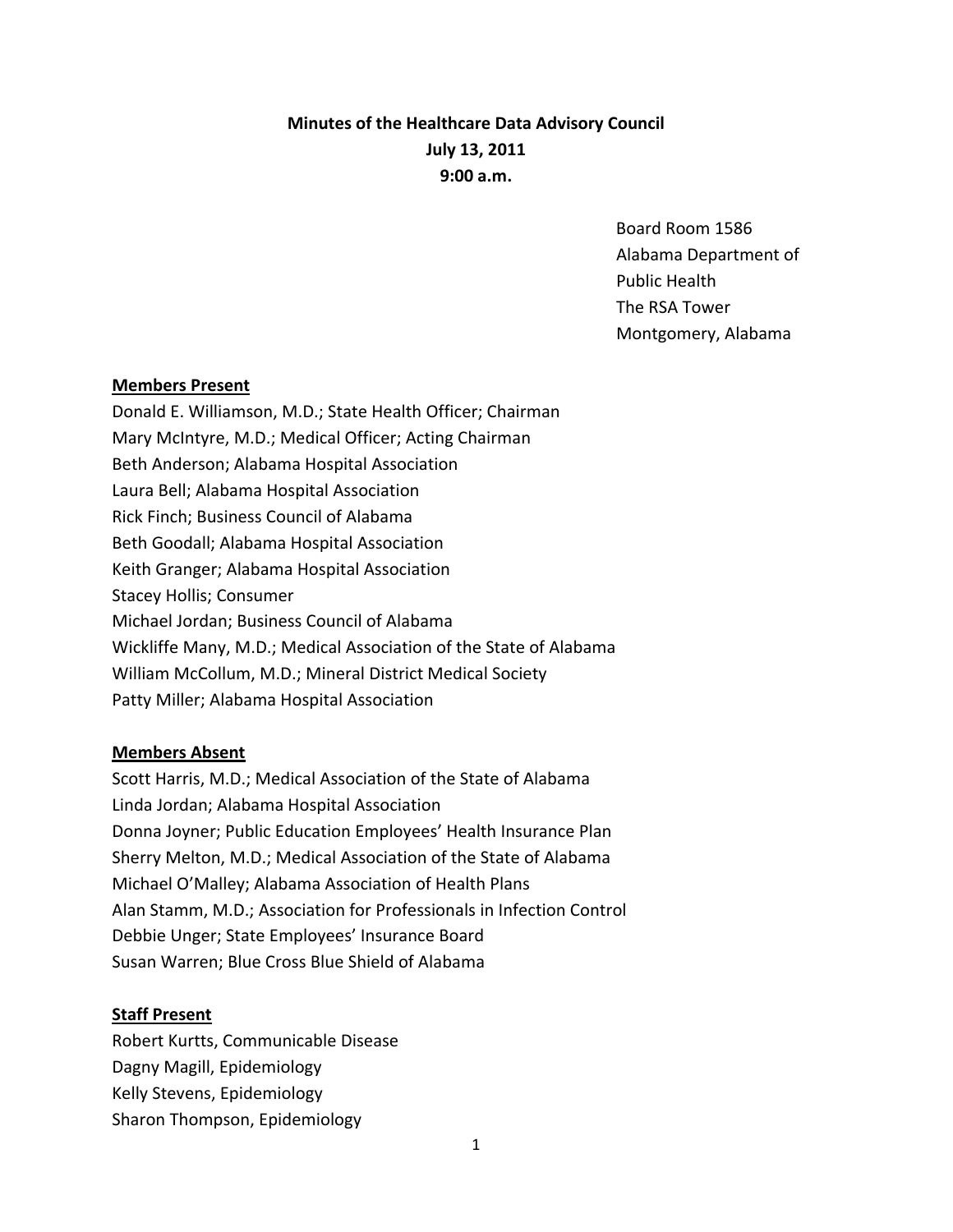#### **CALL TO ORDER:**

The meeting of the Healthcare Data Advisory Council was called to order at 9:00 a.m. by Dr. Williamson. Dr. Williamson introduced Dr. Mary McIntyre, Medical Officer for the Bureau of Communicable Diseases. Dr. McIntyre served as acting Chairman for the remainder of the meeting. Roll call was taken. A quorum was present.

#### **CONSIDERATION OF MINUTES (EXHIBIT "A"):**

A motion was made and seconded to approve the Minutes of April 13, 2011, as distributed; the motion carried unanimously.

#### **UPDATE ON HOSPITAL REPORTING:**

Kelly Stevens presented an update of hospital facility reporting of healthcare‐associated infections (HAI) from January 1, 2011 to date. As of July 13, 2011, all 98 hospitals were reporting HAIs to ADPH through the National Healthcare Safety Network (NHSN). Due to changes in the NHSN system for conferring rights and a system error, one facility is not currently enrolled in the group, however, HAI staff continues to work with NHSN to resolve the problem.

Current HAI data presented included the number of facilities reporting, the number of infections reported, and the statewide Standardized Infection Ratios (SIRs) of the mandatory reported infections. From January 1, 2011 to July 13, 2011, 182 Catheter‐Associated Urinary Tract Infections (CAUTIs) and 93,230 urinary catheter days have been reported. During this same period, 69 Central Line‐Associated Blood Stream Infections (CLABSIs) and 51,545 central line days were reported. Of two hospital facilities reporting CLABSIs from pediatric intensive care units, only one CLABSI was reported of 1,939 central line days. Ninety‐Three Colon Surgical Site Infections (SSIs) were reported of the 1,956 procedures that were performed. And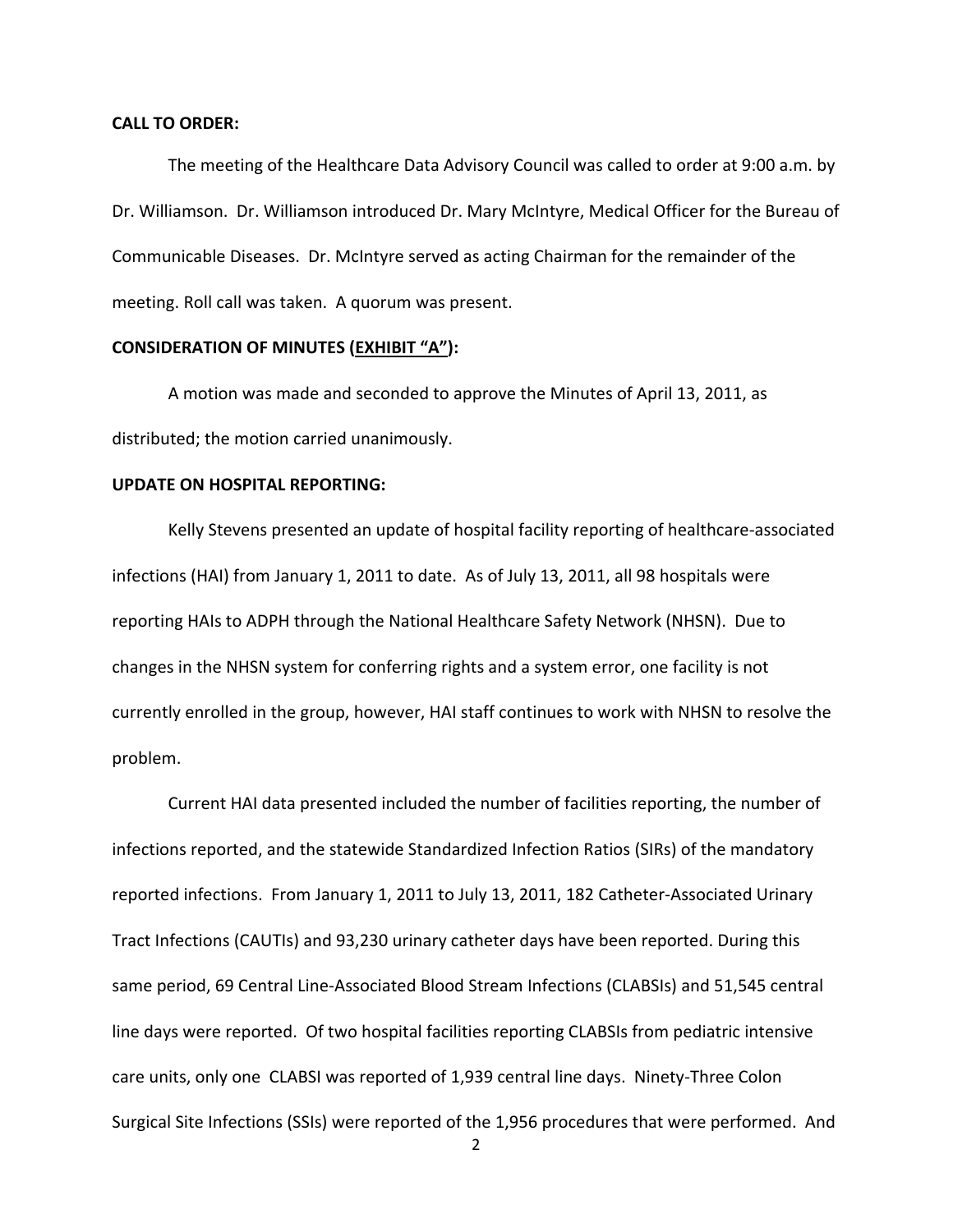of 1,884 Abdominal Hysterectomy procedures, 17 SSIs were reported. Due to many hospitals having limited data to report at this point, many facilities' SIRs are not available.

The Council discussed concerns about the variation in infection risk for colon surgeries. In order to address this concern, a suggestion was made to consider including in the public annual report indicators of trauma care locations or the number of emergency surgeries performed.

# **ALABAMA DEPARTMENT OF PUBLIC HEALTH DATA VALIDATION PLAN (EXHIBIT "B"):**

Sharon Thompson presented the ADPH HAI Data Validation Plan. Ms. Thompson discussed site visits that will be conducted by ADPH and addressed the importance of data validation. Various methods of validating Alabama's data were discussed including medical records and lab records review, and physical chart reviews.

Ms. Thompson announced that visits would be made during the fall of 2011 first to facilities requesting validation of their HAI data. Then beginning in 2012, randomized validation of facilities would occur. The Council discussed limited capability of ADPH to validate data from all facilities. Competency testing, self‐assessments, and learning opportunities for Infection Preventionists were discussed as suggestions for ensuring uniformity of reporting. A suggestion was made to look at involving Infection Preventionists (IPs) from other locations to aid in this process, including utilizing IPs from other states. The Council approved the development of a technical workgroup to work with ADPH HAI staff on further development of validation plans.

#### **PUBLIC REPORT FORMAT (EXHIBIT "C"):**

Ms. Stevens presented the *Annual Report of Healthcare‐Associated Infections in Alabama*, a preliminary blueprint of the annual report (none of the data contained in the report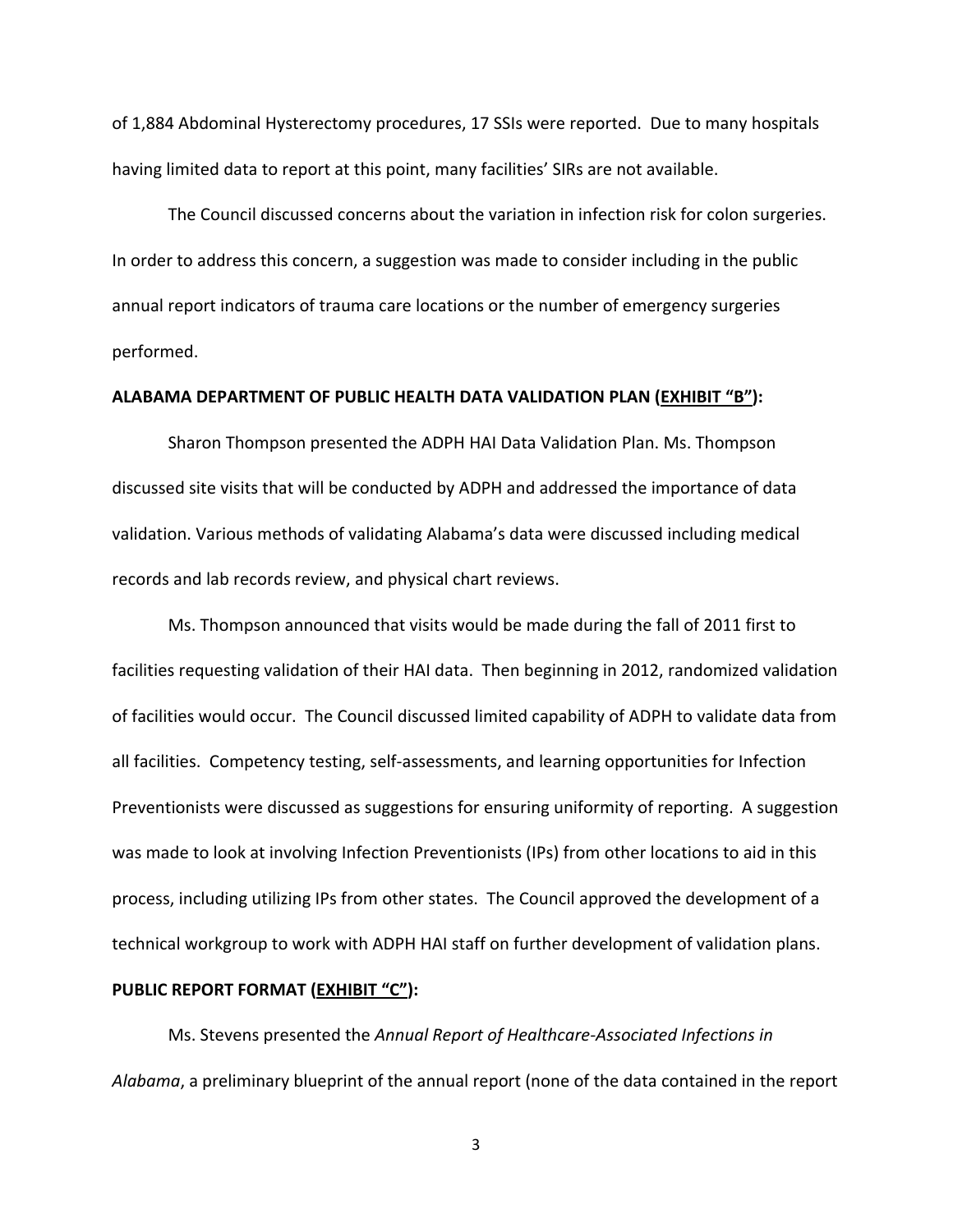was representative of the actual data reported by the facilities). The narrative portion was briefly summarized for the Council. Formatting options for displaying the facilities HAI data were presented.

The Council discussed the importance of simplicity in the report, as well as providing all information needed for the consumer. The council agreed that listing the facilities' reported information by region was the most suitable. Options for terminology, graphics and coloring were deliberated.

The Council suggested forming a focus group to ensure the report format is appropriate for the public. The Council approved a technical workgroup be organized to discuss possible methods.

#### **ADDITIONAL HAI PROGRAM ACTIVITIES:**

The electronic Needs Assessment Survey results were presented by Dagny Magill. The survey was distributed to Infection Preventionists from all 98 reporting facilities. Fifty responses were received. Results indicated that 66% of the respondents were the NHSN Facility Administrators; 39 respondents were RNs. Thirty-eight of the respondents had completed on the job training, 19 had infection control certification, and 29 had Association of Professionals in Infection Control and Prevention (APIC) training. The length of time the respondents indicated they had been at their current position showed a range of less than a year to over ten years. The average number of infection specific positions currently at each facility is 1.38; half reported having a back-up NHSN user with on-site training who can input data into NHSN. Fifty-nine percent reported using electronic documentation. Ninety-six percent of the respondents think their facility have policies in place to ensure and encourage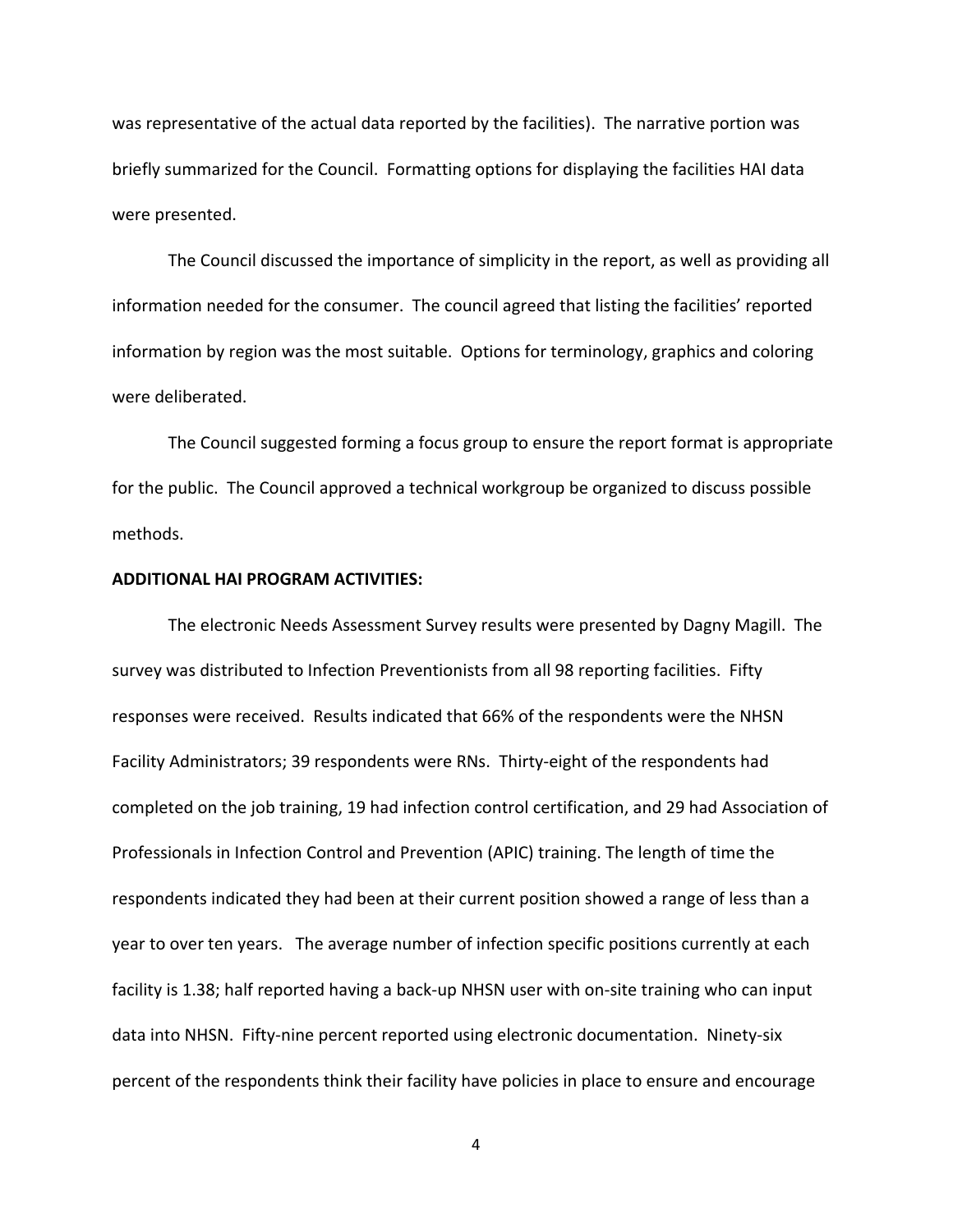infection control and prevention compliance by staff and physicians, although only 48% thought their facility devoted adequate resources to support their program. The training topics most respondents reported wanting the most assistance are importing data into NSHN, HAI data analysis, HAI definitions and protocols, and surveillance strategies.

Ms. Thompson updated the Council on the Regional Training Workshops conducted in late May and June. Topics included in the workshops included HAI definitions, NHSN data entry, data analysis, and surveillance strategies. The four regional meetings conducted by the HAI staff were well received. Questions asked and discussed will be posted to the ADPH HAI site and discussed during the upcoming Alabama Healthcare Quality Initiative (AHQI) webinar. The Centers for Disease Control and Prevention (CDC) HAI Training Workshop, July 21‐23 2011, will be attended by ADPH HAI staff as well as by Carrie Rhodes of the Alabama Hospital Association. New information garnered will be conveyed during the AHQI Webinar.

The AHQI Webinar will be held in August  $18<sup>th</sup>$  2011 at 1:30 p.m. A panel comprised of Infection Preventionists, CareFusion representatives, and HAI ADPH staff will be present for an answer and discussion session.

# **NEW COUNCIL APPOINTEES:**

As per the Mike Denton Healthcare Associated Infection Reporting Act, half of the existing Council's initial term will end August 31, 2011. Ms. Stevens gave a roll call of those whose terms were ending, thanked everyone for their work, and encouraged individuals to stay involved. Several members conveyed interest in serving a second term. The question of reappointing individuals to consecutive terms will be posed to the ADPH Legal Department.